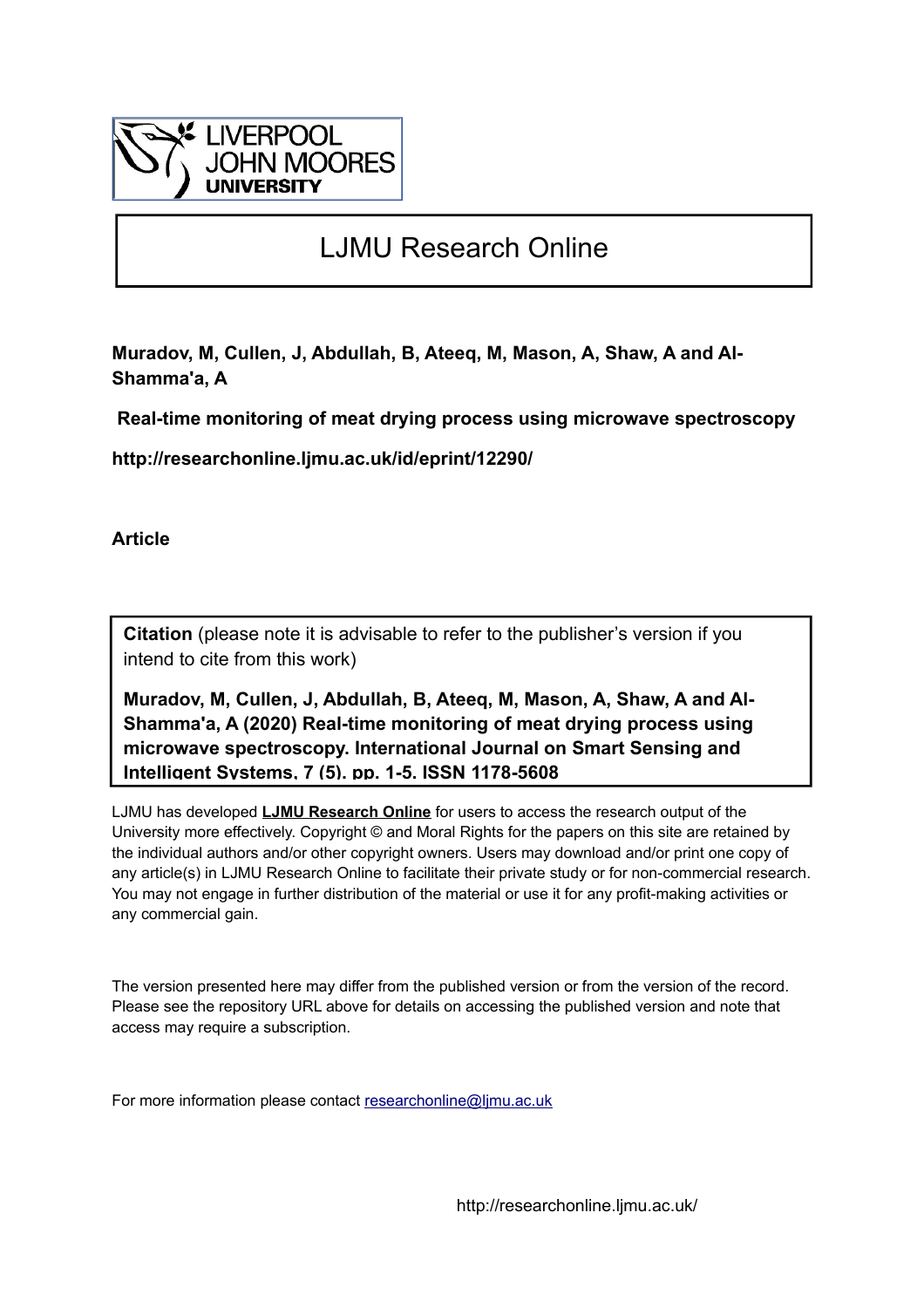# Real-time monitoring of meat drying process using microwave spectroscopy

Magomed Muradov\*, Jeff D. Cullen, Badr Abdullah, Muhammad Ateeq, Alex Mason, Andy Shaw and Ahmed I. Al-Shamma'a

> School of Built Environment Liverpool John Moores University Liverpool, UK \*M.Muradov@2009.ljmu.ac.uk

*Abstract* **— The objective of this investigation is to monitor the meat drying process and try to analyse the changes of the electromagnetic (EM) signature from a patch antenna during the process. The antenna has been modelled using High Frequency Structure Simulation Software (HFSS) and then constructed. The experimental work carried out by placing a meat sample on a** scale inside the fridge and recording reflection coefficient  $(S_{11})$ **and weight measurements 24 times (every hour) a day during one month at the frequency range of 1GHz-6GHz. Then, the change in EM signature and weight loss is correlated and analysed. The results demonstrate a relationship between the reflection coefficient and weight loss of the meat sample. The weight of the sample drops down dramatically first week and then keeps steadily decreasing. Likewise, an amplitude shift is greater at the beginning of the drying process and then the shift stabilises.**

#### *Keywords-component; dry-curing; microwave sensor; noninvasive sensor; real-time meat analysis*

#### I. INTRODUCTION

Electromagnetic sensors, and mainly microwave sensors, are widely used in a variety of industrial sectors. Examples include, civil engineering materials analysis [1] , timber imaging  $[2]$ , chemical processing  $[3-5]$  and medicine  $[6-7]$ . However, there has yet to be a significant impact of microwave sensors in the food industry, with the majority of microwave-based technology there being centred on cooking and sterilisation. One possible reason for this is that products in the food industry are quite complex and delicate, thus the control of the process optimisation needs to be on a high level. In food matrices the relevant variables are structure, composition (particularly water content), water state and water distribution in the product and particularly water content profiles. Some tools to quantify these parameters do exists, but these methods often have disadvantages, such as being requiring contact with food products (or worse, they are invasive), which is not practical for the food industry since it possible for spoiling to occur. The solution to this problem is non-invasive EM sensors [8].

Products of certified high quality are increasingly sought by both consumers and manufacturers [9]. Products from the meat industry are no exception to this rule  $[10-11]$ , although it is a challenging task since the product exhibits considerable variability of the raw material [12].

The meat industry needs reliable product quality information throughout the production process in order to guarantee high-quality meat products for consumers. Numerous investigations have recently been performed in research laboratories [13] to meet this demand with some success borne out in new technologies for analysing, assessing and certifying product quality. Among the techniques used, those based on physical methods of analysis predominate, with analysis and characterisation systems that often rely on electromagnetic waves [12].

A significant proportion of meat production relies heavily on mechanical refrigeration systems, and indeed very few people can remember a time before refrigeration or when salt was used to preserve meat [14]. Chinese ancestors used to cure and preserve meat using salt since the  $13<sup>th</sup>$  Century B.C. In the past, the purpose of curing the meat was to reduce spoilage. However, these meats were unevenly cured or dried and were frequently salty [15].

The curing process of the meat is usually controlled by measuring the product's solidity and weight, and the key element is experienced workers with the right instinct [16]. This might lead to human error as workers in large meat companies may not be equally experienced or have the same instincts. Thus, the objective of this study is to investigate a novel method to monitor meat drying process using electromagnetic spectroscopy.

#### II. MEAT CURING

Meat curing is the application of salt, colour fixing ingredients, and seasoning in order to impart unique properties to the end product [17]. Some techniques involve adding sugar, nitrite, nitrate and sometimes phosphates and ascorbates to meats for preservation, colour development, and flavour enhancement [15].

The functions of the most popular ingredients used in curing are: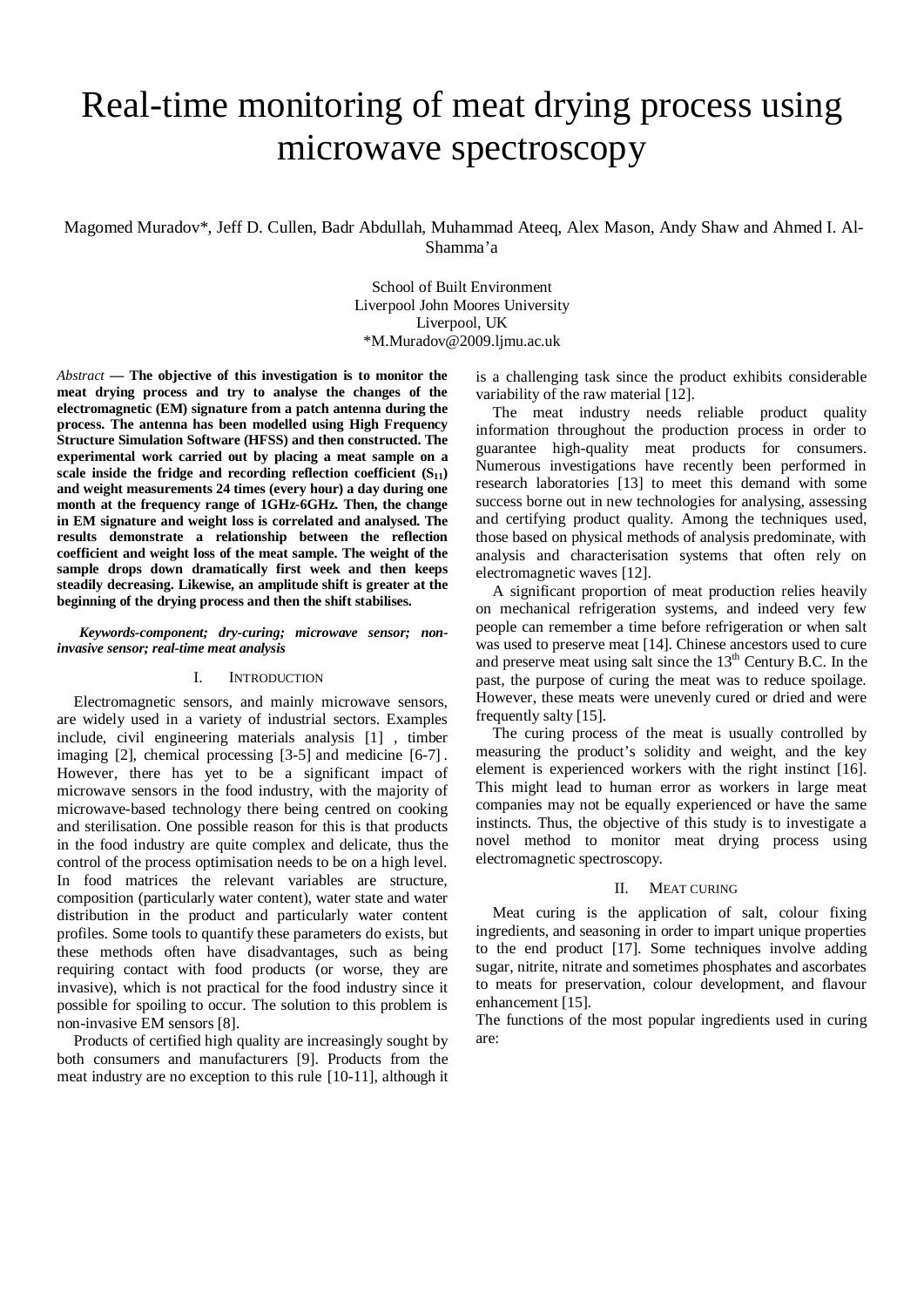- **1. Salt**
	- a) Provides a characteristic flavour to impart a cured meat taste.
	- b) Acts as a preservative through growth inhibition and destruction of microorganisms.
	- c) Enhances the transport of other cure ingredients throughout the muscle by osmotic movement of salt itself.
	- d) Dehydrates meat tissue to reduce bacterial growth.

#### **2. Sugar**

- a) Provides a characteristic flavour to impart a cured meat taste.
- b) Counteracts the harshness of salt.
- c) Provides an energy source for microorganisms which convert nitrate to nitrite during a long term cure.
- d) Provides a surface colour characteristic of aged ham if caramelized sugar is used.

# **3. Nitrates and Nitrites**

- a) Contribute to the characteristic cured flavour.
- b) Contribute the characteristic reddish-pink colour of cured meat.
- c) Prevent growth of a food poisoning microorganism known as Clostridium botulinum which can occur in foods that require heat processing.
- d) Retard the development of oxidative rancidity and rancid taste.
- e) Prevent warmed-over flavour in reheated products.

Curing materials may be in either dry or liquid form. They will be applied either to the surface of meat or into it by some injection method. The oldest method of curing is dry cure in which the curing ingredients are rubbed on the surface of the meat. The dry, sugar cure method can be used under wider temperature variations and will have less spoilage problems under unfavourable curing conditions [17]. A simple and timetested dry-curing formula is as follows:

- 8 lbs salt
- 3 lbs sugar
- 2 oz. sodium nitrate

• 1/2 oz. sodium nitrite (or a total of 3 oz. nitrate available; remember, excess nitrite is toxic)

The length of curing is seven days per inch of thickness, for instance, if a meat sample weighs 12-14 lbs and is 5 inches thick through the thickest part, this ham should be cured for 35 days. A two-inch thick belly should cure in 14 days. Another important consideration is to be sure the cure is rubbed into the aitch bone joint and hock end of the ham to avoid bone sour. The temperature range should be high enough for the meat to cure properly and dry, but low enough so bad bacteria

and mould doesn't grow. Ideal temperatures for dry-curing are between 10-15 °C [17].

# III. WATER ACTIVITY IN MEAT

#### *A. Definition of water activity*

Water activity  $(A_w)$  is defined as the current volume and availability of "free" water in a sample and should not be compared with the water content (*g* water/ *g* substance).  $A_w$ ranges between 0 (absolute dryness) and 1 (condensed humidity). Only this component takes an active part in the microbiological growth on the surface which influences the microbiological stability.  $A_w$  also has an important effect on the chemical reactions in food [18].

## *B. Water activity in meat and meat products*

Water activity is a measure of the energy status of water in a system and predicts which microorganisms will grow in a food. Microorganisms require water of a specific energy level to grow and survive. Microorganisms do not require a specific amount of water to grow (moisture content), which is why water activity and not moisture content is used as a control point to prevent spoilage [19]. Therefore, the water activity is of vital importance for the preserving of foods. There are many techniques and ways to preserve meat products such as cure-drying, freeze-drying and so on, which reduces the availability of moisture to micro-organisms in the product. These methods increase osmotic pressure in food, which means that they lower the water activity [18].

The main benefit of water activity reduction is extension of the shelf life and safety of the meat products. A high water activity in the meat product can cause spoilage or even poisoning as the products are more stable to micro-organisms. Post-slaughter meat has very high water activity as it contains a significant amount of water, with most fresh products containing in the region of 60-75% by weight. Thus, the highest value of the water activity is in fresh meat  $(A_w>0.99)$ . Dried meat products have a lower water activity because of the water loss during the drying process and salt content [18].

## IV. METHODOLOGY

## *A. EXPERIMENTAL SETUP*

To complete this experimental work a new electromagnetic patch sensor has been designed and modelled using the High Frequency Structure Simulation Software (HFSS), with the structure designed to be resonant at approx. 2.4 GHz to give sufficient interaction with the water content of meat products, as well as providing a reasonable depth of penetration. Without the latter consideration, the sensor would be prone to misleading results due to rapid surface drying.

The experimental setup comprises a patch antenna mounted on top electronic weighing scales. The sensor is connected to PC via Vector Network Analyser (VNA). Both the VNA and the weighing scales are connected to a computer for data acquisition via a LabVIEW interface, and are placed inside a refrigeration unit to maintain a consistent temperature (approx.  $5^{\circ}C$ ,  $\pm$  2°C). A block diagram of the experimental setup is shown below: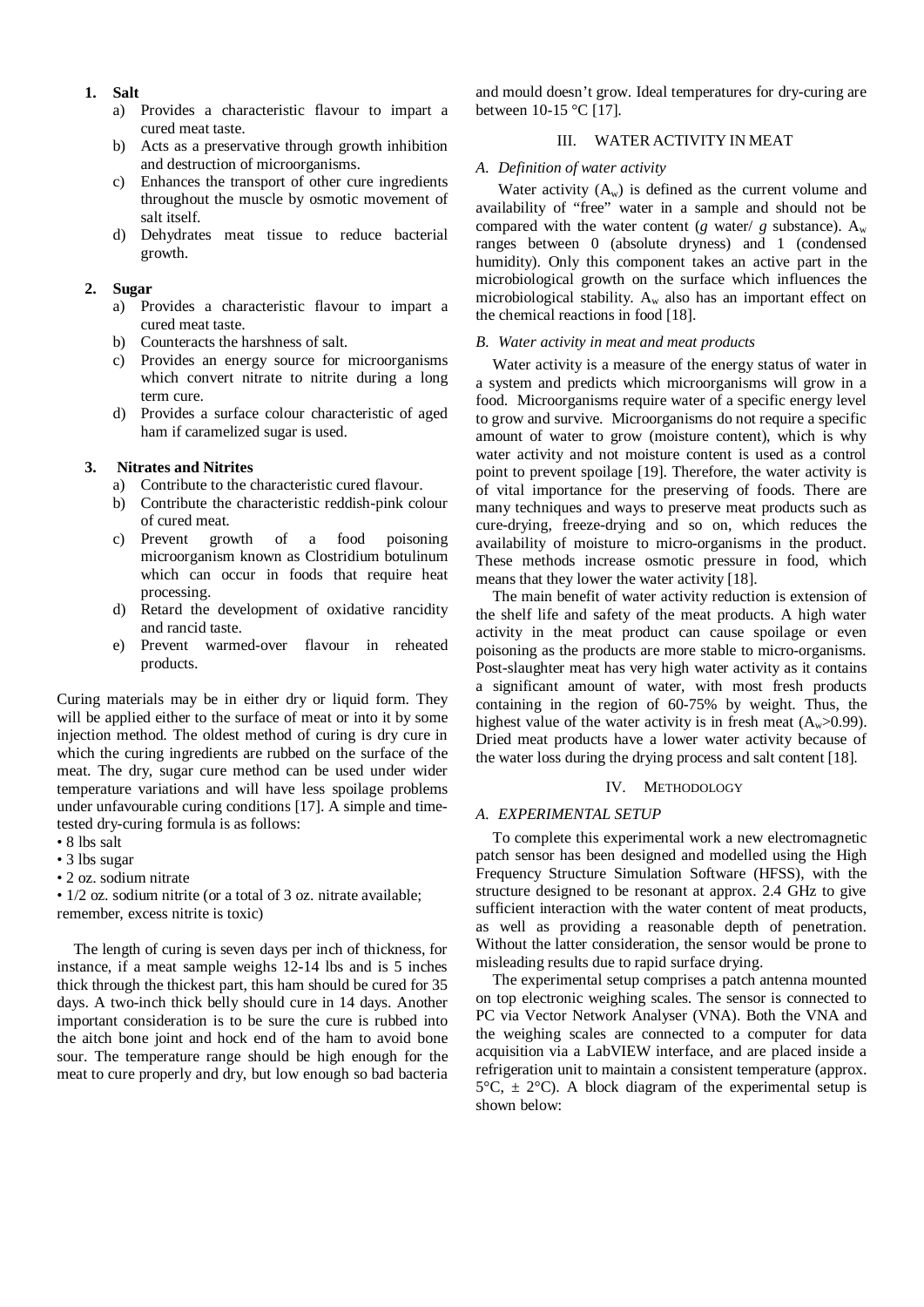

**Figure 1 - Block diagram of the experimental setup**

A package of four pork loin steaks was purchased from the local Tesco supermarket. A lean piece of steak (fat removed) was cut to a size of 15mm thick, 70mm in length and 50mm wide to cover the conductive area of the sensor. The sample is placed on a bespoke plastic "water runoff system" (shown in Figure 2), designed to prevent water pooling on the weighing scales once lost from the meat.



**Figure 2 - Experimental setup.**

To promote air circulation and promote water loss a fan was fixed inside the fridge. The fan was connected to power supply via a relay (see Figure 3) that is used to switch off the fan while the measurements are taken. The purpose of this is to avoid incorrect weight measurements as the scale is sensitive to small changes in air pressure. The scale was zeroed once the sensor and "water runoff system" were fixed to it, before placing the meat sample.



**Figure 3 - Power supply and relay to power and control the fan**

# *B. MEASUREMENTS*

.

Measurement from the patch sensor was provided by using the  $S_{11}$ -parameter from the VNA since the sensor is single port structure. Data acquisition (i.e.  $S_{11}$ , temperature and weight) took place once per hour over a period of 4 weeks. Weight and  $S<sub>11</sub>$  measurement were then correlated to determine the relationship between weight loss of the meat and change in EM signature from the sensor.

#### V. RESULTS

Figure 4 shows the  $S_{11}$  measurements, i.e.  $S_{11}$  of sample of pork loin steak. The measurements shown in this figure were taken every hour (i.e. 24 times a day) during one week. Measurements of the weight loss of the sample also were taken at the same time during the week (see Figure 5). It can be seen in Figure 4, that there is a noticeable change in EM signature. The change is thought to be caused by the decreasing amount of water in the meat sample. The sample was not touched or moved during the experimental work, and all other conditions, such as temperature and light remained nominally the same during the test. The figure also shows that there is a steady amplitude shift at the frequencies of around 1.5GHz, 2.5GHZ and 3.5GHz.



**Figure 4 - Readings of EM spectrum taken every hour during one week period**

Figure 5 shows that the weight drop of the sample was as steady as the change of the amplitude shown in Figure 4. It can be seen in Figure 4 that there is a larger amplitude shift at the beginning of the week. Figure 5 also shows that there is a slightly larger weight lost in that period of time. This means that there can be a relationship between weight loss of the meat sample and shift of the  $S_{11}$  parameter.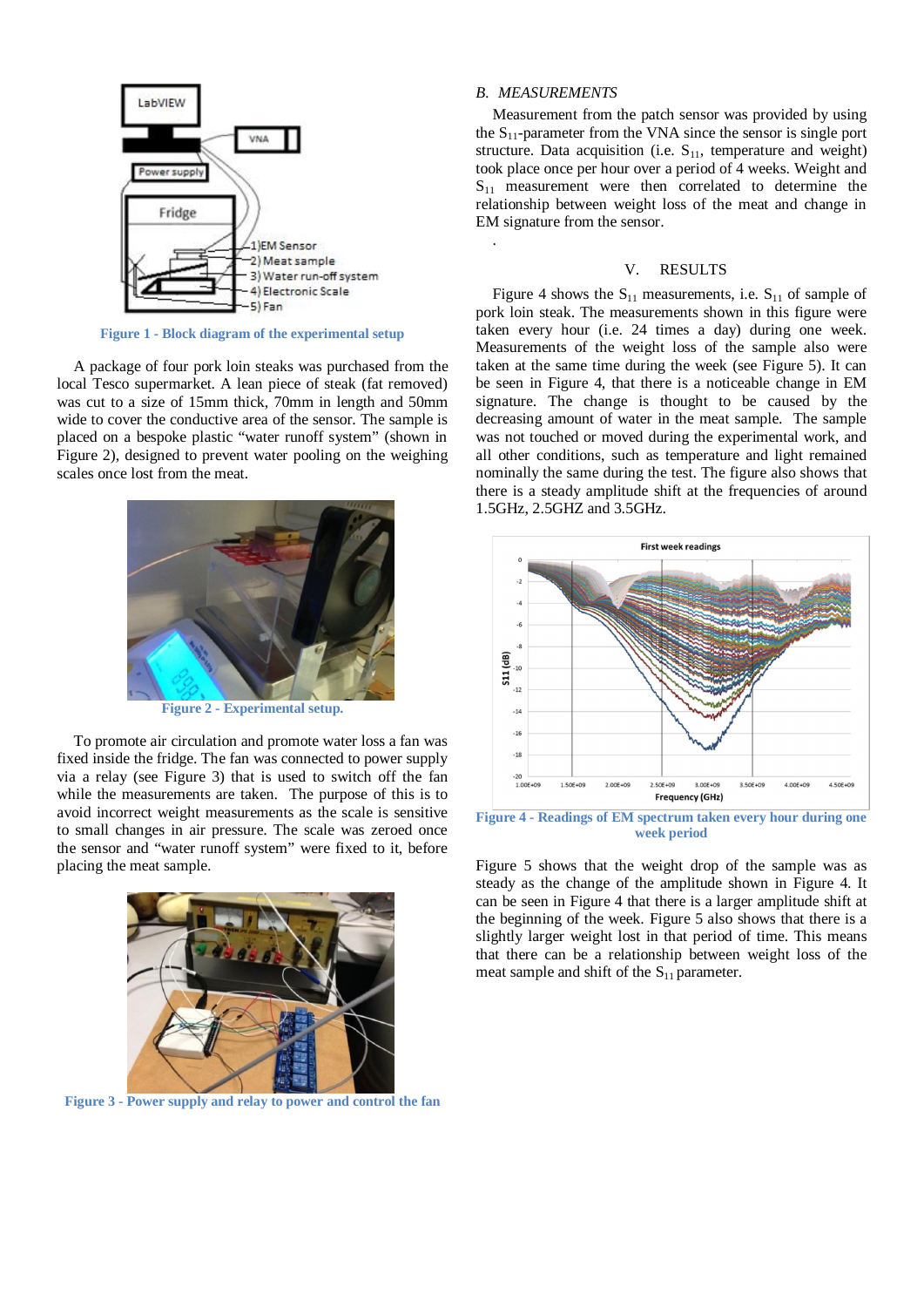

Figure 6 shows a logarithmic trend line that illustrates weight loss of the meat sample over 4 weeks inside the fridge. It can be seen in the figure, that the weight has a dramatic decrease at the beginning and then, the weight is dropping down steadily. The figure also displays that the data is quite close to the fitted line, where R-squared is 98.6%.



#### VI. CONCLUSION

The objective of this investigation was to monitor the drying process of the meat sample, and identify a relationship between weight loss and change of the electromagnetic spectrum from a patch antenna. A new EM patch sensor was designed and constructed for this investigation. The results showed that a change of the weight loss relates to the change of reflection coefficient. As it was demonstrated in the results section of the paper, there is a dramatic decrease of the weight at the beginning of the drying process. The similar change was noticed in the electromagnetic spectrum from the sensor during that period.  $S_{11}$  measurements had greater shift first week and then the shift stabilised so did the weight loss of the meat sample.

Next stage of the investigation will be focusing on a specific range of frequency, between 1.5 GHz and 3.5 GHz.  $S<sub>11</sub>$  measurements at these frequencies can be correlated with the weight loss of the meat sample. Using smaller range of frequency will provide higher resolution data that simplifies analysis of the data.

#### ACKNOWLEDGMENT

The authors thank Chechen Ministry of Education and Science and Chechen Government for their support during the PhD research. Furthermore, the authors thank the members of the INFORMED EUREKA project consortium for their continued support of LJMU researchers in this application of their sensor technology.

## **REFERENCES**

- [1] M. Adous, P. Quéffélec, and L. Laguerre, "Coaxial/cylindrical transition line for broadband permittivity measurement of civil engineering materials," *Meas. Sci. Technol.*, vol. 17, no. 8, pp. 2241–2246, Aug. 2006.
- [2] B. Goy, P. Martin, and J.-M. Leban, "The measurement of wood density by microwave sensor," *Holz als Roh- und Werkst.*, vol. 50, no. 4, pp. 163– 166, Apr. 1992.
- [3] L. Gradinarsky, H. Brage, B. Lagerholm, I. N. Björn, and S. Folestad, "In situ monitoring and control of moisture content in pharmaceutical powder processes using an open-ended coaxial probe," *Meas. Sci. Technol.*, vol. 17, no. 7, pp. 1847–1853, Jul. 2006.
- [4] O. Korostynska, A. Mason, M. Ortoneda-Pedrola, and A. Al-Shamma'a, "Electromagnetic wave sensing of NO3 and COD concentrations for real-time environmental and industrial monitoring," *Sensors Actuators B Chem.*, vol. 198, pp. 49–54, Jul. 2014.
- [5] O. Korostynska, M. Ortoneda-Pedrola, a Mason, and a I. Al-Shamma'a, "Flexible electromagnetic wave sensor operating at GHz frequencies for instantaneous concentration measurements of NaCl, KCl, MnCl 2 and CuCl solutions," *Meas. Sci. Technol.*, vol. 25, no. 6, p. 065105, Jun. 2014.
- [6] A. Mason, O. Korostynska, M. Ortoneda-Pedrola, A. Shaw, and A. Al-Shamma'a, "A resonant co-planar sensor at microwave frequencies for biomedical applications," *Sensors Actuators A Phys.*, vol. 202, pp. 170–175, Nov. 2013.
- [7] J. H. Goh, A. Mason, M. Field, P. Browning, and A. Al-Shamma'a, "Using a Microwave Sensor as an Online Indicator of Neurological Impairment during